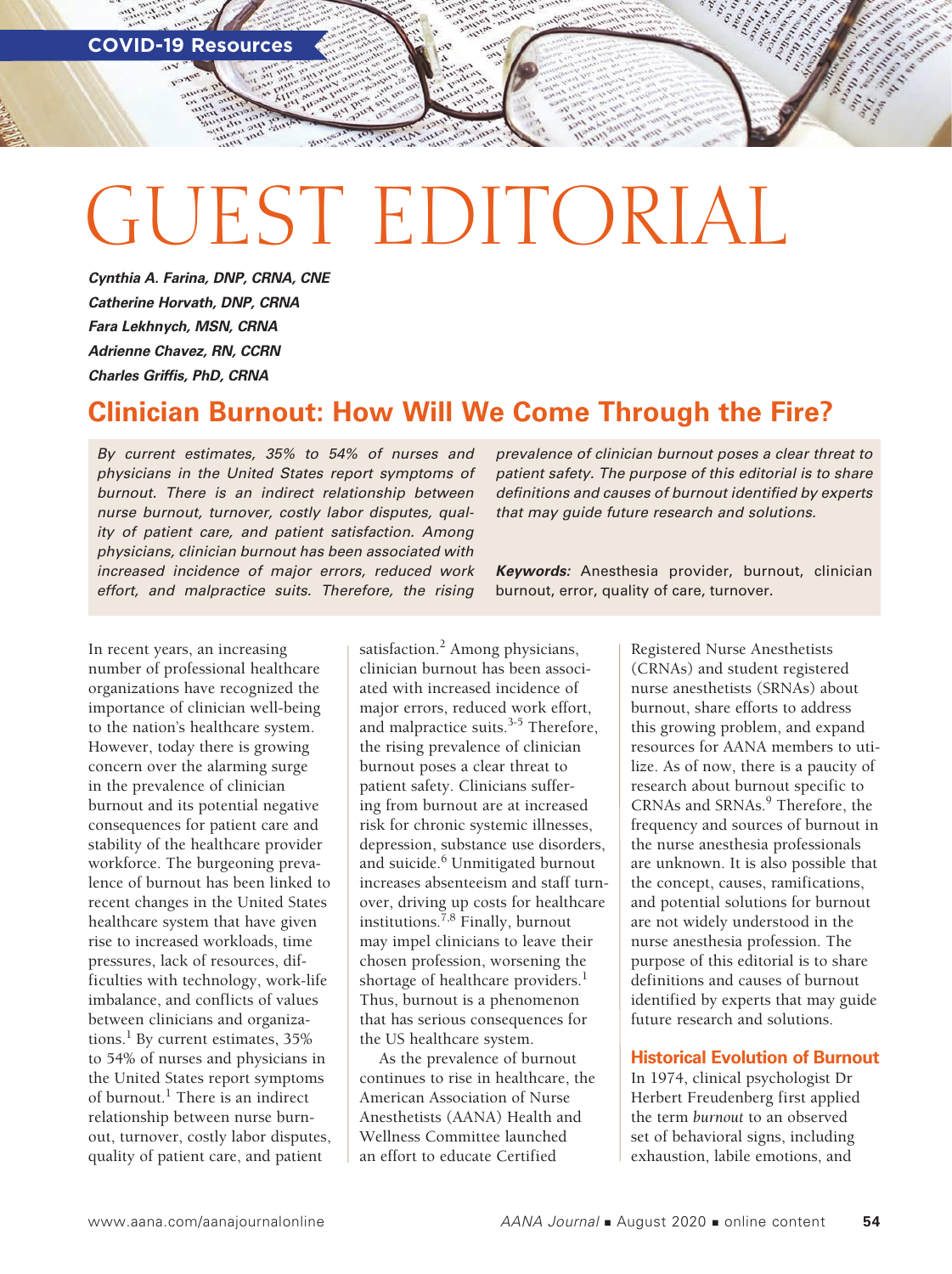withdrawal, among mental health professionals in a free clinic.<sup>10</sup> Shortly thereafter, Dr Christina Maslach, social psychologist and researcher, defined *burnout* as a state of emotional exhaustion, depersonalization, and reduced personal accomplishment resulting from environmental factors in the workplace.<sup>11</sup> Similar definitions were proposed by fellow burnout researchers, who described the syndrome as states of fatigue or frustration in the workplace, related to thwarted expectations, or physical, emotional, and mental exhaustion from long-term involvement in emotional situations.<sup>12</sup>

A phenomenon similar to burnout, known as neurasthenia, was identified in 1869 by neurologist George Miller Beard.<sup>13</sup> According to Beard, the fast pace of life in modernized, postindustrial revolution society placed undue strain on the human brain, leading to "exhaustion, anxiety, despair, insomnia, indigestion, palpitations, and migraines." Beard's concept of neurasthenia was widely accepted across Europe and Asia. Following the concept's wide acceptance, the term was loosely applied, became ambiguous, and, therefore, fell into disuse.

Similarly, burnout escalated after major changes in US society.<sup>12</sup> Following World War II, human services professions fell under increased federal and state regulations, creating conflicts between providers and organizations. Cultural revolution and shifts in public attitudes weakened authority of those in traditionally esteemed occupations such as physicians, nurses, educators, and law officers, as clients became increasingly individualistic, empowered, and demanding. In parallel, working professionals expected to gain personal fulfillment from their occupations. Hence, the stage was set for an upsurge in workplace burnout.

Like neurasthenia, burnout can become ambiguous if misunderstood and confused with other

concepts, particularly stress and depression. While stress can lead to burnout and burnout can lead to depression, these states can exist independently.12 *Stress* has been defined as physical and/or psychological reactions to demands on the body or psyche.14 *Depression* is a mental illness characterized by "a negative affective state, ranging from unhappiness and discontent to an extreme feeling of sadness, pessimism, and despondency, that interferes with daily life," and not just work. $^{12,15}$  Despite stress, some individuals thrive in their occupations and do not develop burnout provided they derive meaning from their work. $^{14}$  Likewise, individuals living with depression do not necessarily experience burnout at work.

# **Risk Factors, Signs, and Causes of Burnout**

Professions involving extensive interaction with people carry a high risk for burnout. Therefore, nurses, physicians, teachers, lawyers, mental health workers, and law enforcement officials are susceptible.<sup>6</sup> More recently, burnout among dentists, veterinarians, and pharmacists has been recognized. $<sup>1</sup>$ </sup>

According to Drs Christine Maslach and Michael Leitner, burnout arises from a mismatch between the nature of the job and persons performing the job. The authors classified six sources of burnout in the workplace and offered descriptions of each.<sup>11</sup>

•*Work Overload.* Imbalances arise from the organizational drive to produce and limits to what workers can accomplish. The overall nature of work is more complex: work days are becoming longer and people are caught up in the epidemic of busyness, such that there is no relief from demands of work and home life. As a result, workers become physically and emotionally exhausted.

•*Insufficient Reward.* Decreasing benefits and opportunities for advancement, increased workloads,

job insecurity, stagnant wages, and decreased purchasing power have a negative impact on job satisfaction. Intrinsic rewards of work diminish when support needed to do a job well is lost, turnover is high, and financial gain becomes an organization's primary focus.

•*Lack of Control.* Autonomy and decision-making are inherent to work of professionals. Without control over one's job, workers may feel ineffective and lose interest in their work. Lack of control over important aspects of one's job may produce ineffectual, embittered employees.

•*Conflict of Values.* In the era of cost containment and drive for profits, economics often trump professional values. Employees often perceive a disconnect between stated organizational values and actions taken.

•*Breakdown in Community.* The social environment of the workplace influences emotional well-being of employees and effective teamwork. Interpersonal conflict decreases efficiency, depletes energy, and undermines collaboration.

•*Absence of Fairness.* Trust, openness, and respect lay the foundation for a sense of fairness in the workplace. Market competition and drive for financial gain relegate employees to components of a corporate plan. Secrecy and lack of communication drive mistrust between administrators and workers.

Individuals with burnout experience an erosion of engagement with work that manifests as frustration, anger, fear, and apathy. These responses develop as a result of the six aforementioned conditions.<sup>13</sup>

•*Personal Factors in Burnout.* Certain personal characteristics may predispose some individuals to burnout.<sup>6</sup> Younger workers may experience disillusionment when the realities of the workplace overshadow high expectations and idealism. In contrast, older workers may have achieved a sense of bal-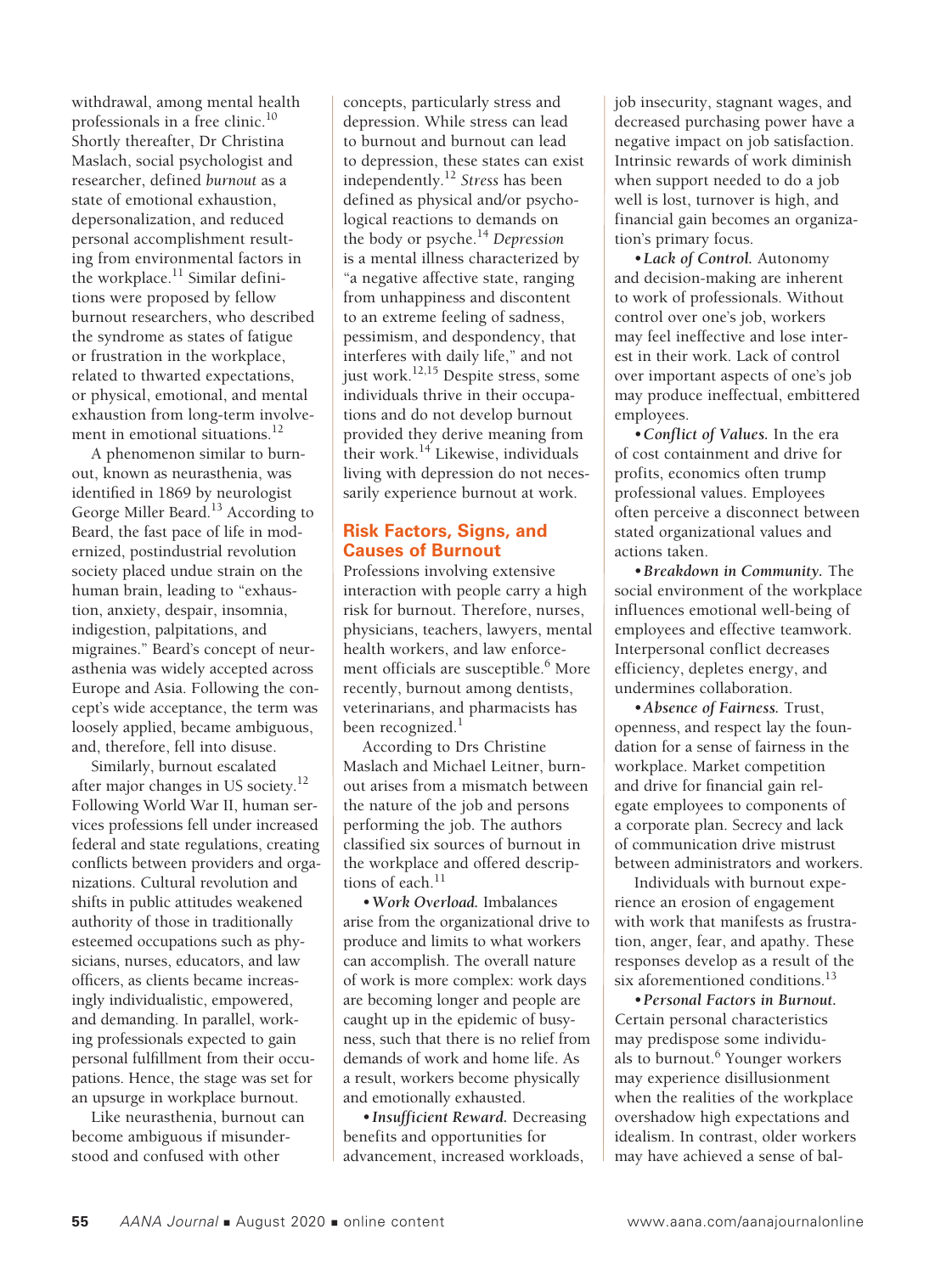ance and maturity that may shield them from workplace stressors that lead to burnout. Other personal risk factors include low self-esteem, and difficulty controlling or appropriately expressing emotions such as anger, fear, patience, and empathy. Strong needs for achievement, meaning, and identity with work can be significant factors, as well.<sup>6</sup>

*Resilience*, defined as one's capacity to rebound from or cope with adversity, is a protective personality trait against burnout.16 Resilience among nurses shows a positive correlation to other personal traits such as optimism, well-defined morals or personal beliefs, ability to conquer fear, resilient mentors, and a sense of humor.<sup>16,17</sup> Also, a positive world view, supportive social networks, cognitive flexibility, self-care, and sense of balance were associated with resilience.<sup>17</sup>

# **The Current State**

Research on burnout in nurse anesthesia practice found positive relationships between burnout and workplace factors such as incivility, excessive hours worked, job dissatisfaction, and intention to quit. $8,18$ Recent research on burnout among anesthesia professionals used mixed samples of anesthesiologists, anesthesia residents, and nurse anesthetists both in the United States or abroad. $19-21$  In some cases, nurse anesthetists were pooled with registered nurses and licensed practical nurses.<sup>19</sup> While more research on burnout among CRNAs is clearly needed, a team of nurse anesthesia researchers expressed concerns about varied definitions of burnout and selection of appropriate, validated measurement tools.<sup>9</sup> However, Maslach's definition of burnout and the Maslach Burnout Inventory assessment remain the gold standard for guiding research, particularly in the health professions.<sup>5,12,22,23</sup> so nurse anesthesia researchers might look to their work when designing studies.

Misconceptions and denial within organizations enable employee burnout. The prevailing belief is that burnout is an individual problem and sign of personal failure.<sup>5,11</sup> Instead of acknowledging environmental workplace stressors as a source of burnout, organizations tend to direct efforts towards "fixing" individuals instead of the work environment.<sup>11</sup> Well-known, traditional individual-level interventions such as meditation, yoga, retreats, and self-affirmations are useful first-line strategies for stress management. However, they do not address or change dysfunctional elements of the work environment that perpetuate burnout.<sup>1,5</sup> If viewed as only a matter of personal well-being, organizational leaders are unlikely to extend sympathy toward clinicians who are perceived as part of a privileged subset of healthcare providers, such as physicians and CRNAs.<sup>24</sup>

# **Large Scale Efforts Underway**

National, international, and professional organizations have drawn attention to clinician burnout to raise awareness, explore the scope of the problem, identify sources, and propose solutions.

## **The National Academy of Medicine (NAM)**

In follow up to its report, *To Err is Human: Building a Safer Health System, and, Crossing the Quality Chasm: A New Health System for the 21st Century*, NAM launched the Action Collaborative on Clinician Well-Being and Resilience in 2017 to address high rates of stress, burnout, and suicide among healthcare providers in the United States. The following year, a study began to examine scientific evidence on clinician burnout and well-being and draft recommendations for systemslevel interventions to reduce burnout and improve clinician well-being. In 2019, NAM published its consensus report, *Taking Action Against Clinician Burnout: A Systems Approach*  *to Professional Well-Being*, issuing six goals with recommendations.<sup>1</sup>

•*Create a Positive Work Environment.* Healthcare organizations should create, employ, and appraise workplace interventions to mitigate burnout and support clinician well-being with the goal of improving patient care. Leaders should consider the impact of business decisions on clinical operations and be held accountable for health measures of the work environment.

•*Create Positive Learning Environments.* Efforts to provide positive learning experiences should target drivers of burnout, including evaluation and grading systems, preparation, learning experiences, behaviors of supervisors and peer, and autonomy.

•*Reduce Administrative Burden.* Eliminate regulations, laws, policies, and standards that interfere with clinician productivity and do not improve patient care. Simplify processes for billing, quality improvement reporting, professional certifications, and credentialing.

•*Enable Technology Solutions.* Developers of healthcare technology should invite input from clinical end users to improve usability and decrease workflow disruptions. Enhancements in electronic infrastructures and interfaces would improve provider and patient access to healthcare information.

•*Provide Support to Clinicians and Learners.* Remove stigma related to clinician use of mental health services and prior diagnoses of mental health conditions. Provide access to emotional support programs for clinicians and learners.

•*Invest in Research.* Research is needed in the United States to examine workplace factors related to burnout in nurses, physicians, allied health professionals, and students. Studies to determine effective systems-level interventions to reduce burnout are also needed.

The World Health Organization  $(WHO)^{25}$  listed burnout as an occu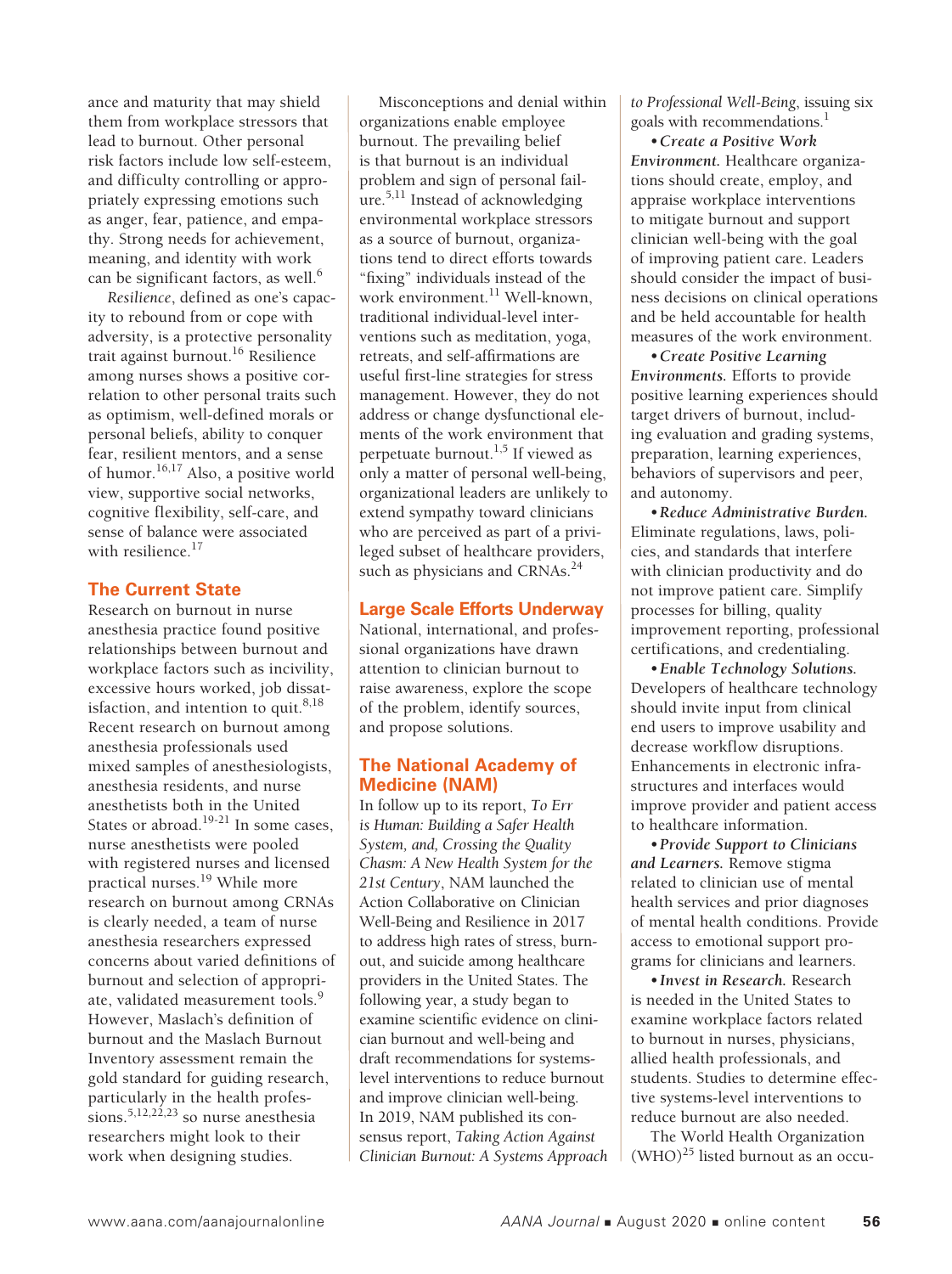pational phenomenon, not a medical condition, in its 11th revision of the *International Classification of Diseases (ICD-11)*. WHO defined *burnout* as "a syndrome conceptualized as resulting from chronic workplace stress that has not been successfully managed" characterized by:

•feelings of energy depletion or exhaustion;

•increased mental distance from one's job, or feelings of negativism or cynicism related to one's job; and

•reduced professional efficacy.

The WHO plans to develop evidence-based workplace guidelines for mental well-being.

The American Hospital Association (AHA), in its *2020 Environmental Scan*, shared study results on prevalence of burnout among US nurses and physicians.<sup>26</sup> In a Kronos study, 63% of nurses reported experiencing burnout, with 41% intending to change jobs as a result. In a Medscape report, 44% of physicians reported burnout. Nationally, physician turnover and work hour reduction cost the nation \$4.6 billion. Annual average costs of nurse burnout to hospitals ranged from \$5.2-\$8.1 million.

The Anesthesia Patient Safety Foundation (APSF) listed burnout among its top 12 patient safety priorities for  $2018.<sup>27</sup>$  In its February 2019 newsletter, APSF shared study reports of high prevalence of burnout in among anesthesiologists and anesthesia residents. Burnout was linked to deviations from best practices, high weekly alcohol consumption, and tobacco use among anesthesia residents.<sup>28</sup>

The AANA supports and promotes CRNA and SRNA well-being through continually proving resources on wellness-related topics, including burnout. To learn about who is affected, why it is happening, and how this problem can be remediated visit www.aana.com/burnout. Listen to podcasts, see the latest statistics from national studies, and read articles from the AANA and other organizations. The AANA

Health and Wellness Committee, fiscal year 2020, has provided these resources on its webpage and through this editorial.

#### **Where Do We Go From Here?**

Rigorous research on prevalence and root causes of burnout among CRNAs and SRNAs in the United States is urgently needed to assess the scope of this problem and guide change. Meanwhile, CRNAs and SRNAs can educate themselves about burnout and its signs, symptoms, and likely causes. Practicing nurse anesthetists and students can employ individual-level burnout countermeasures. These include optimizing sleep, exercising, mindfulness-based stress reduction, resilience training, spending time with family and friends, hobbies, recreation, and protecting time away from work or school.<sup>1</sup> Nurse anesthesia educators should support individual-level wellness interventions for SRNAs into their programs. Because early career professionals are at higher risk of burnout, nurse anesthesia educators should create realistic expectations for practice and effective coping mechanisms for associated challenges, that align with the realities in the working world. $^{13}$ 

Barriers to overcoming clinician burnout include economic pressures, burdensome regulations, lack of understanding, failure or unwillingness to recognize clinician burnout as a problem, and lack of sympathy for well-compensated healthcare professionals such as physicians and CRNAs.<sup>1,22</sup> Because causes of burnout are rooted in the work environment, individual interventions alone are not sufficient to reduce burnout. Therefore, organizational-level initiatives are essential to target avoidable stressors that lead to burnout.<sup>1</sup> The NAM Collaborative developed a consensus report on burnout, and though it found no conclusive evidence for interventions, did suggest that interventions would vary by institution and are context dependent.<sup>1</sup>

However, NAM recommendations and the work of experts, such as Dr Christine Maslach, may serve as guides for organizational level burnout interventions.

Finally, a current workplace reality that has no doubt contributed to burnout includes the coronavirus outbreak, which began in a seafood and poultry market in Wuhan, China late in 2019, and spread swiftly across the world.<sup>29</sup> In the United States, the healthcare system was overwhelmed in many areas and CRNAs were faced with multiple concerns that have added to the burden of burnout: cancellation of elective surgery to devote resources to COVID-19 patients and loss of positions; CRNAs sent to provide non-anesthesia critical care management for ER and ICU settings; and infection control practices turned into a number one priority due to the extremely infectious and deadly nature of the virus, with inadequate personal protective equipment.30 Future continuing research of this phenomenon will add more useful information to on-going efforts to combat burnout.

#### **Conclusion**

Burnout has been acknowledged as a problem among health services professionals since the 1970s. However, the current prevalence of burnout among physicians and nurses has reached alarming levels, placing the well-being of patients and clinicians in jeopardy. International and national healthcare associations have drawn attention to this problem and made recommendations for changes in healthcare institutions. The nurse anesthesia profession must turn its attention to this problem and perform its own assessment of prevalence and causes of burnout among CRNAs and SRNAs to assist its membership. While there is no conclusive evidence on effective interventions, solutions may be guided by the work of experts and recommendations of the NAM collaborative. It is incumbent upon organizational leaders